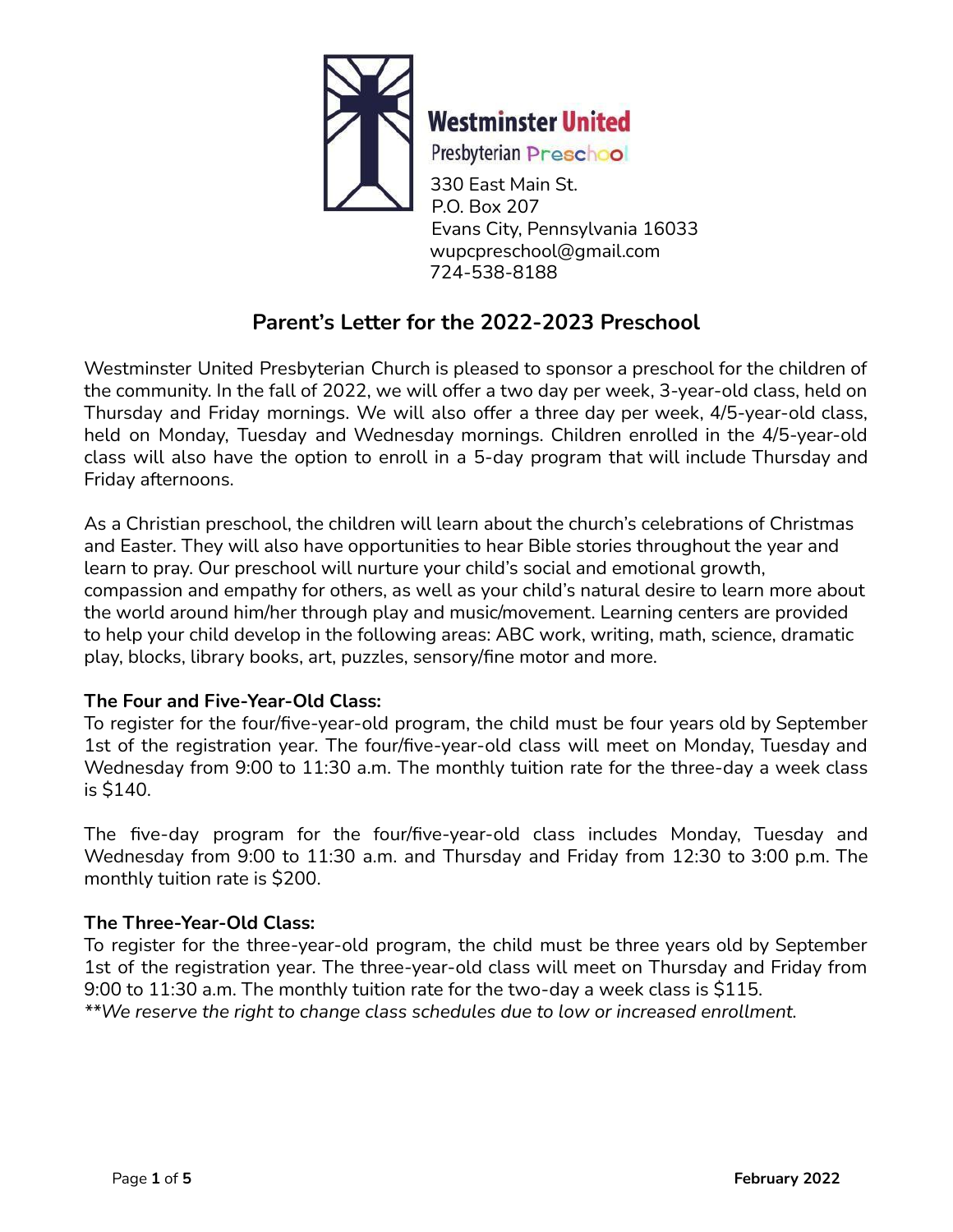### **School Year Calendar:**

The four/five-year-old class will be Monday, September 12, 2022 through Wednesday, May 24, 2023. (Both the 3-day and 5-day programs will end May 24.) The three-year-old class will be Thursday, September 15, 2022 through Friday, May 26, 2023.

The WUP Preschool follows the Seneca Valley School District calendar and decisions for all holidays and closings. You will be provided with a list of the scheduled closings.

#### **Registration Checklist:**

Please submit the following documents and fees to reserve your child's placement:

- ▢ Completed registration form
- ▢ A copy of your child's birth certificate
- ▢ Updated immunization records
- $\Box$  A copy of your child's health insurance card (in case of an emergency)
- ▢ Custodial agreements or court-appointed guardianship documents (if applicable)
- ▢ \$20.00 non-refundable registration fee to Westminster United Presbyterian Church
- ▢ September's Tuition

*\*\*The above documentation is required for the health and safety of students and staff. Please contact the preschool with any questions or concerns.*

#### **Tuition Payments:**

All checks are to be made payable to Westminster United Presbyterian Church with "Preschool" and your child's name on the memo line. **The first tuition payment is due upon registration. Subsequent tuition payments are due by the first of the month in advance**.

In the event of a late payment, notice will be given after the fifth of the month. A late fee may be applied to any payments received after the tenth of each month. If your child is absent part or all of any month, the fee is still charged, reserving your child's space in the program. This includes Covid related absences or closings.

Any tuition that is paid with insufficient funds must be paid in full within one week of notification plus an additional \$10 fee to reimburse Westminster Church for bank fees.

Enrollment in each class is limited. There is a waiting list for any full classes. A non-refundable **\$20.00** registration fee is required at the time of registration.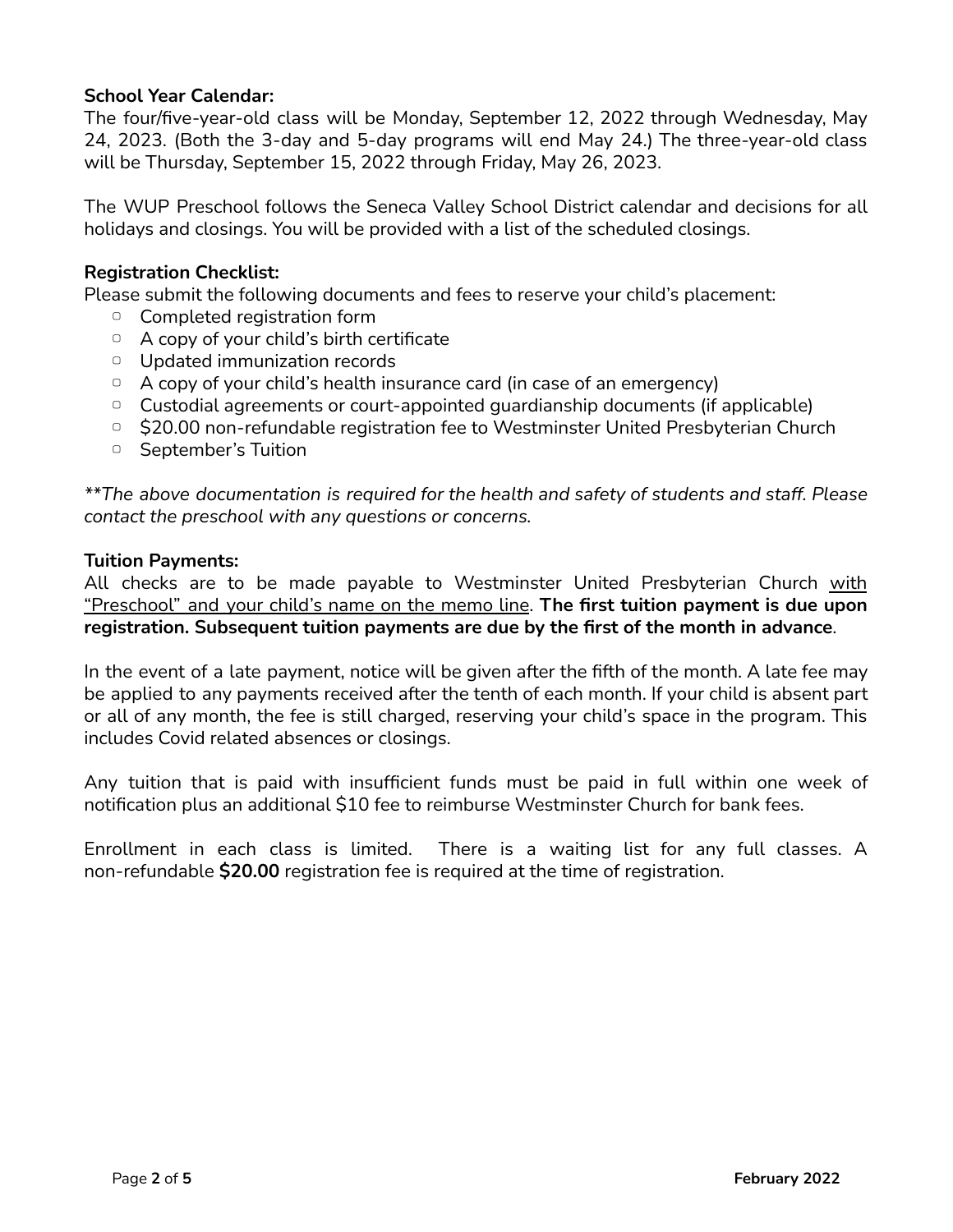#### **Financial Assistance:**

- 1. The WUP Preschool now offers a scholarship fund to provide financial assistance. To apply for aid, please contact the Preschool Director for more information.
- 2. Multi-Child Discount: If you have more than one child enrolled in our programs, within the same school year, the youngest child will receive a 30% discount on the monthly tuition rate.

#### **Additional Information:**

All children must be potty trained before attending school. Children must be able to independently show initiative to use the bathroom, be able to dress/undress, and be able to clean themselves with minimal assistance. We understand that accidents happen, and we are prepared to handle those situations with care.

All teachers have criminal background checks concurrent with Pennsylvania law and Westminster Personnel Policies.

#### **Westminster Preschool Communicable Disease Policy**

*Westminster Presbyterian Church endeavors to create a safe environment for all children and youth, and pledges to continually seek ways to create a safer building and environment for children's programming.*

\* \* \*

Westminster Presbyterian Church is committed to providing a safe and healthy place for children and adults to grow in the Christian faith, and we do so from our distinctive Presbyterian and Reformed traditions. These traditions affirm God's gift of the intellect and science to further God's purposes. Medical science provides for the growth and health of children, protects against disease and death, and medical procedures are used to intervene when appropriate to prolong life.

We have a theological, moral, and ethical imperative to especially protect children and immunocompromised adults from disease because they are most vulnerable. Our commitment leads us to offer a healthy environment for the children who attend the preschool and the adults in leadership positions. That commitment includes ensuring that communicable diseases are not transmitted to those using or visiting the preschool.

Therefore, it is the policy of Westminster Presbyterian Church that all children enrolled in the Westminster Preschool are immunized against the diseases listed in Pa. Code. § 23.83- Diphtheria, tetanus and pertussis; Poliomyelitis; Measles (rubeola), mumps and rubella (German measles); Hepatitis B; Varicella (chickenpox). A medical exemption to this policy may be requested via signed documentation from a licensed physician. Acceptance or denial of the exemption request is at the discretion of the Church Session.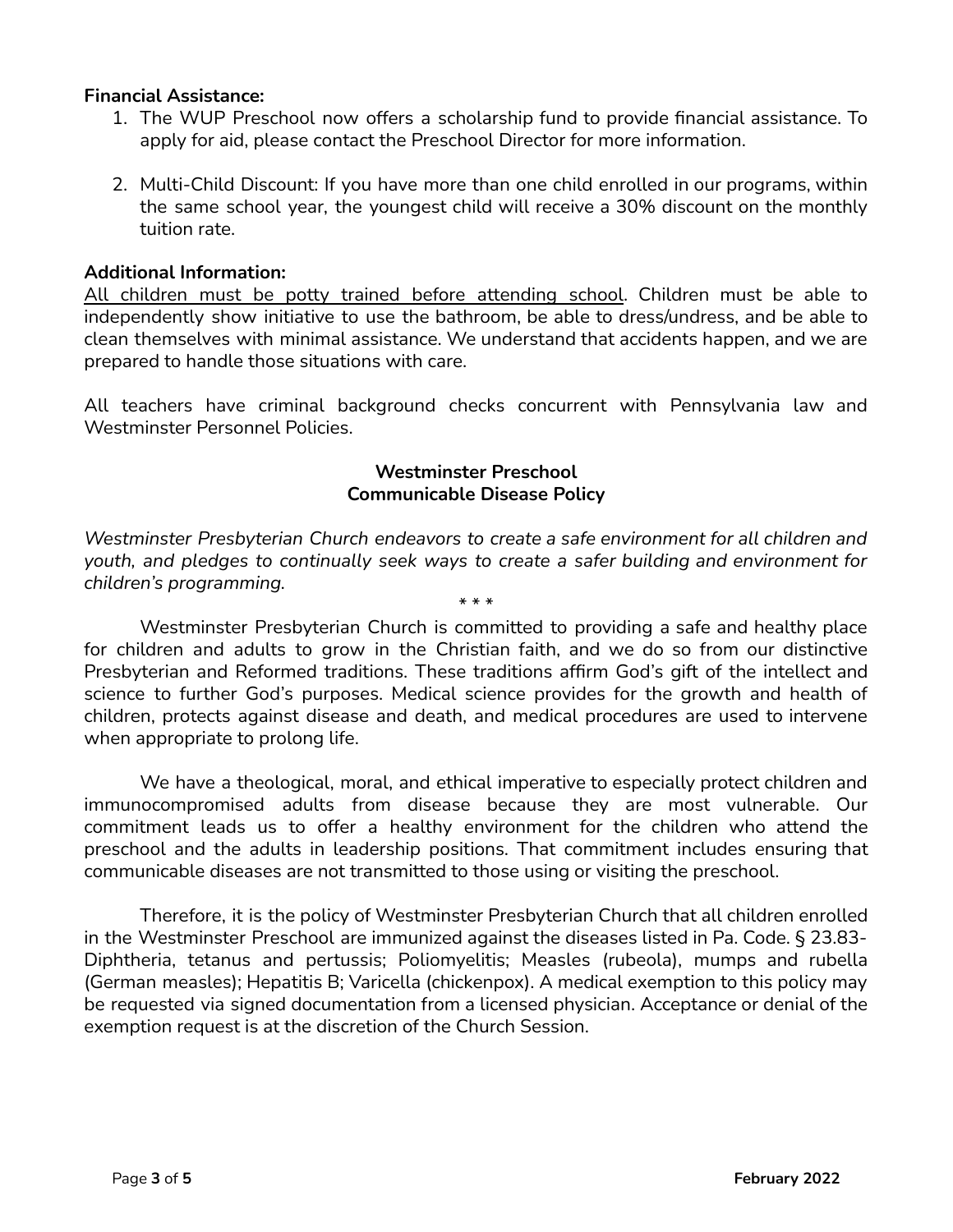## **COVID-19 (Extra Cleaning and Special Practices):**

Due to the ongoing pandemic, we have already implemented extra cleaning practices before, during and after preschool. Highly touched surfaces will be sanitized frequently. Upon arrival the children will get their temperatures taken and sanitize their hands. Children will be spaced out during circle time, snack time and centers (smaller groups). The children and teachers will be washing hands and using hand sanitizer frequently throughout the preschool day. As always if your child is sick, keep him or her home. Donations of hand sanitizer, Clorox wipes and any other cleaning supplies are greatly appreciated, as we will be going through a lot more this year.

The WUP Preschool follows the Seneca Valley School District. If the school district cancels all in-person classes, the WUP Preschool will as well. The preschool will not conduct classes virtually. We will be on a temporary break. Our classes will resume once the school district has in-person classes.

We ask that pickup and drop off occur outside of the building. We highly recommend that all parents, visitors and children wear masks, but they are not required. Any child with a temperature of 100.4 or higher will be asked not to attend preschool that day and must be fever-free for 24 hours without medication in order to return to school.

Parents must notify preschool staff if the child, or any family member has been diagnosed with COVID-19 or has been in contact with anyone who has been diagnosed with COVID-19. If you are feeling sick or your child is feeling sick and there is a possibility your illness could be related to COVID-19, do not come to the preschool and do not bring your child to the preschool. Notify the preschool staff immediately for guidance on when your child will be able to return.

### **Parent/Guardian shall sign the Westminster United Presbyterian Church and Preschool COVID-19 Program Waiver attached to enrollment forms.**

*We please ask that all families be understanding and flexible during this challenging time as we may have to adapt our policies according to the transmission rates in Butler County and/or the recommendations provided by the CDC. Thank you!*

Please feel free to contact me with any questions and/or concerns regarding the information provided. Additional information is available upon request.

Tara Weisgerber Director/Lead Teacher Westminster United Presbyterian Preschool